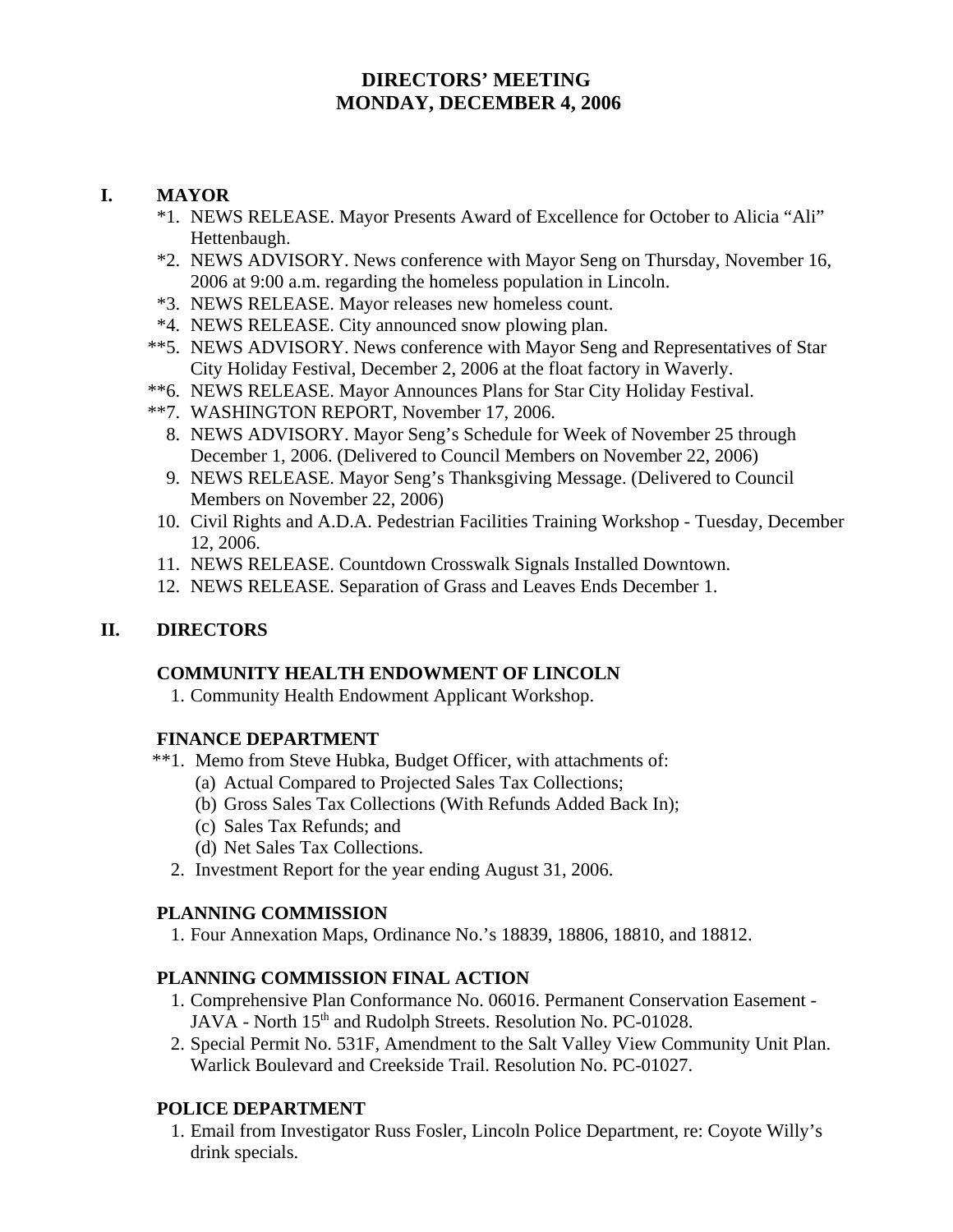### **PUBLIC WORKS AND UTILITIES**

 1. ADVISORY. Harris Overpass Project. State Project BR-5266(1); CN12572. City Project No. 70181.

## **WOMEN'S COMMISSION**

\*1. NEWS RELEASE. Study Shows Women Under-Represented on Local Boards.

## **III. CITY CLERK**

## **IV. COUNCIL REQUESTS/CORRESPONDENCE**

## **V. MISCELLANEOUS**

- \*1. Email from John Henry (Jack) Zohner, John Henrys, re: Monitoring new street projects, timeliness, and quality of roads.
- \*2. Letter from Daniel E. Klaus, Rembolt/Ludtke, re: License application for The Pit Crew. (Letter delivered to Council Members on 11/13/06)
- \*3. Rely from the Planning Department to Darrell and Betty Ihde re: Bill #06-200, Change of Zone No. 06066. Opposition to down zoning - 401 South  $27<sup>th</sup>$  Street, Lincoln.
- \*4. Letter from Joan Wagner Rosenberg re: Juveniles ticketed and consequential time through the court system.
- \*5. Letter with newspaper copy from Peter W. Katt, Pierson Fitchett Law Firm, re: Highway Allocation Bond Projects.
- \*6. Email from Don Nordell, Aquila Operations Manager, re: Aquila rate application.
- \*7. Letter received from Michael James re: Wood Park down zoning**.**

## **MISCELLANEOUS RECEIVED WEEK OF 11/27/06**

- \*\*1. Email letter from Lyle L. Schmidt re: Proposals for  $48<sup>th</sup>$  and "O" Street.
- \*\*2. Email from Joel Ludwig re: Mining Permit No. 06066.
- \*\*3. Email from Bob Norris to Marvin Krout, Planning, re: Language of proposed options to sign ordinance changes.
- \*\*4. Email from David Oenbring re: Digital billboards.
- \*\*5. Letter received from Kim Sturzenegger re: Opposed to variance in proposed digital billboard ordinance allowing digital signs downtown but not city wide. (Letter delivered to Council Members on 11/22/06)

## **MISCELLANEOUS RECEIVED WEEK OF 12/04/06**

- 1. Email from Willa Grange re: Anderson Ford Company's sign.
- 2. Letter from B&R Stores, Inc. re: Thanks to the design and construction team who upgraded the  $48<sup>th</sup>$  and "O" Street intersection.
- 3. Correspondence from Lincoln Electric System re: Comparison of advertising and public information expenses of Nebraska Public Power District (NPPD) and Omaha Public Power District (OPPD).
- 4. Email from David Lillico re: Green Beret Parachute Team Parachute Demo's.

## **VI. ADJOURNMENT**

 **\* Held over from November 20, 2006**

\*\* **Held over from November 27, 2006**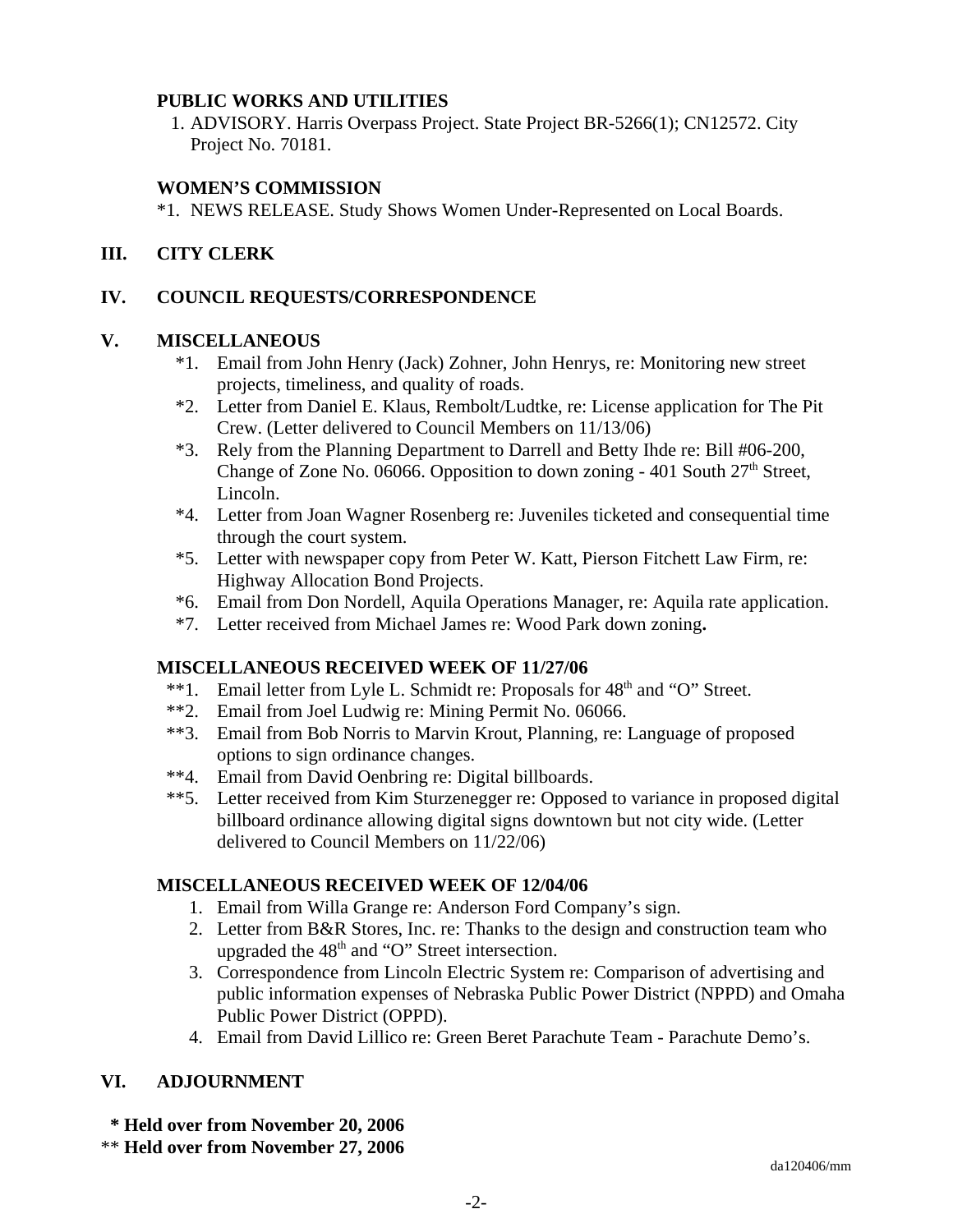## **DIRECTORS' MEETING MINUTES MONDAY, DECEMBER 4, 2006 COUNTY/CITY BUILDING CONFERENCE ROOM 113**

**Council Members Present:** Patte Newman, Chair**;** Dan Marvin, Vice-Chair; Ken Svoboda, Annette McRoy, Jonathan Cook, Robin Eschliman, Jon Camp.

**Others Present:** Mayor Coleen Seng, Mark Bowen, Ann Harrell, Lin Quenzer, Rick Hoppe, Mayor's Office; City Clerk Joan Ross; Dana Roper, City Attorney; Directors and Department Heads; Tammy Grammer, City Council Staff; Deena Winter, Lincoln Journal Star Representative; John Becker, Talent Plus; and Coby Mach, LIBA

Location Announcement of the Nebraska Open Meetings Act: A Copy of the Nebraska Open Meetings Act is Located on the Wall at the Rear of this Room

#### **I. MAYOR -**

Mayor Coleen Seng stated we had a big parade this weekend and we had three winners with city government. The Best Walking Unit was from the Health Department 'Keep Lincoln & Lancaster Beautiful'; Best Commissioned Float Handler was 'Sweet Treats, City of Lincoln' Diane Gonzolas; and the Best Costume Award was Public Works & Utilities Department and Ms. Gonzolas held up their award.

Last night the Friendship Force celebrated their  $25<sup>th</sup>$  anniversary, they had quite a large celebration at the Country Club. The reason I mention this is because there are several hundred Friendship Force groups across the world and they looked at Lincoln, Nebraska as the best organized group. It has been a volunteer effort from the very beginning and the National President was in for the celebration.

There will be an announcement at 1:30 p.m. this afternoon a ground breaking in regard to possible 800 jobs. That's as much as I can tell you because we are still operating under the confidentiality agreement that was signed several months back.

I encourage Council to attend one of the Holiday Balls at the Auld Recreation Center which you received invitations from the Parks & Recreation Department. Those are held every year and it's very special for the folks that are involved in it, so if you can possibly attend one of them, they would really appreciate it.

Mayor Seng called on Directors. Bruce Dart (Health Director) stated we had said once the weather changed and the call volumes changed that we would try and do some staffing with weekend officers. We started that last weekend, we will have two officers on one shift from 8:30 a.m. to 5:00 p.m. on Saturday's and Sunday's.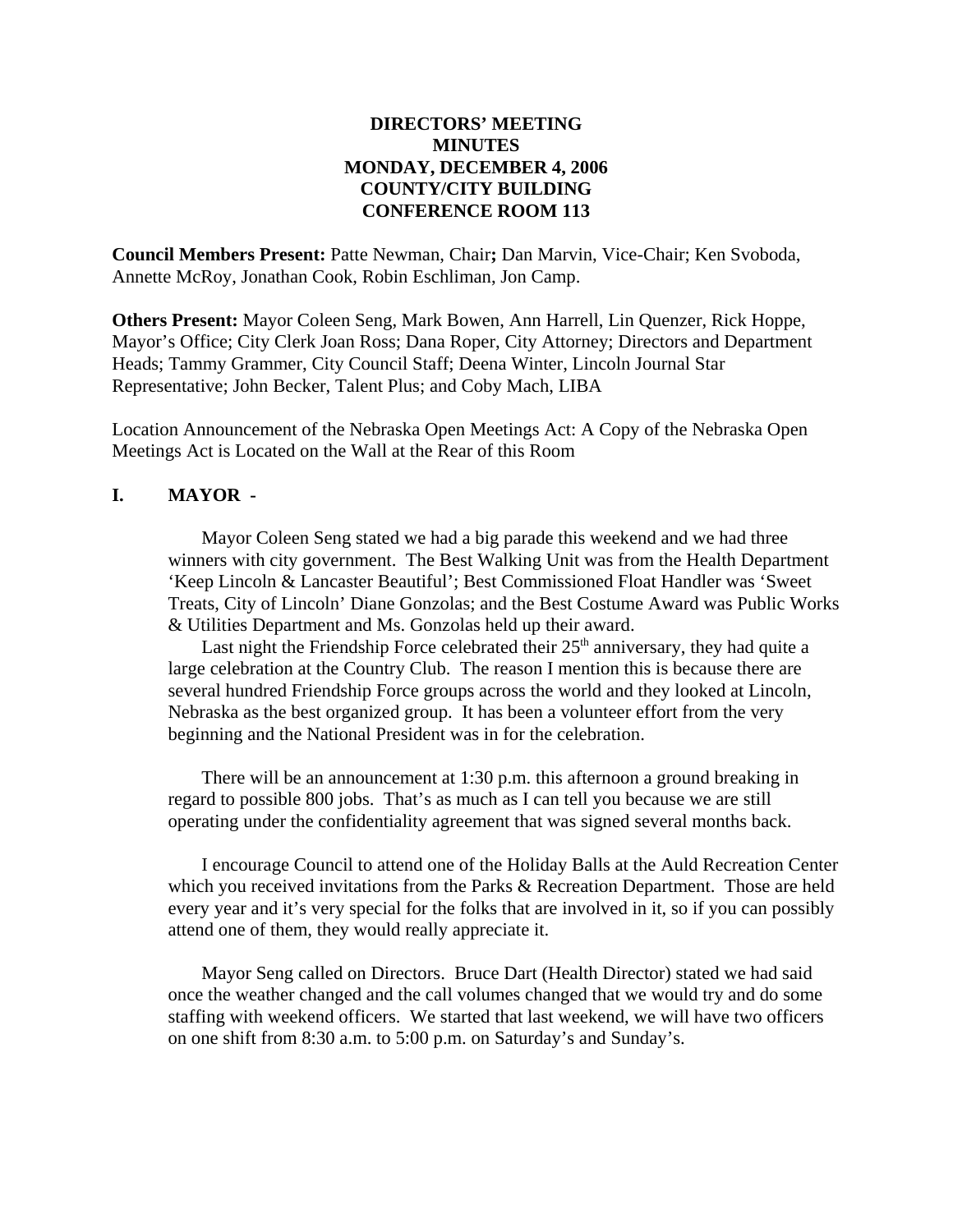Don Herz (Finance Director) stated for Item 5 on their Agenda today, Lauren Wismer from Gilmore & Bell will be at the Council Meeting this afternoon for explanation on this item. *[#5, 06-205, Authorizing the execution and delivery of a (1) Trust Indenture, (2) a Lease Agreement, (3) a Deed of Trust, Construction Security Agreement and Assignment of Rents and Leases, and (4) a Tax Compliance Agreement in connection with the issuance of \$3,500,000 aggregate principal amount of the City's Industrial Development Revenue Bond (Nebraska School Activities Association Project) Series 2006.]* 

Karl Fredrickson (Public Works & Utilities Director) stated for Item 6 under public hearing today, he will be asking Council to consider an amendment on the Planning Commission recommendation in regards to a drive-way south of Adams Street which is between Adams Street and what would be our future Windmill Drive. He will be at the Council Meeting this afternoon to explain his request which is Amendment #1. *[#6, 06-204, Change of Zone 06063-Application of North 47 Group, LLC for a change of zone from AG Agricultural to R-3 Residential and B-2 Planned Neighborhood Business on property generally located at N. 84th Street and Adams Street; for a Planned Unit Development District designation of said property; and for approval of a development plan which proposes modifications to the Zoning Ordinance and Land Subdivision Ordinance to allow approximately 74 residential dwelling units and 140,000 square feet of commercial floor area.]* 

Nicole Fleck-Tooze (Public Works & Utilities) stated regarding Item 7, DEQ was delayed in getting us a copy of the signed cooperative agreement, we received it last week and I have it ready to handout to Council today. The final agreement has the dollar amount which is \$377,866 but it's pretty much the same as the one Council received in their packet. *[#7, 06R-222, Approving a Cooperative Agreement between the Nebraska Department of Environmental Quality (NDEQ) and the City of Lincoln regarding State of Nebraska grant funding from the Stormwater Management Plan Program.]* 

Interim Fire Chief Dan Wright reported last night we had another pretty significant fire which resulted in quite a bit of damage to the house in northeast Lincoln. The numbers initially reported I think are a little low and we're trying to find out what the loss actually was but the fortunate thing is that we had no injuries. Ms. Newman asked cause of the fire? Chief Wright stated he heard preliminary it may have been children playing with matches or a lighter. Ms. Newman commented she has heard someone say they caught their child playing with matches and what some people may not know is Rick Campos goes out and talks to people when they do see red flags. So that might be something that we get out on City TV because some parents just don't know how to deal with it. Chief Wright responded yes the Bureau of Fire Prevention and maybe Mike Merwick (Building & Safety Director) can help you with that but the Bureau of Fire Prevention does have Juvenile Fire Center Programs. Where the inspectors are involved with those cases just like this child will be referred and there will be some counseling and those kind of things, so there are programs out there that we are involved with and have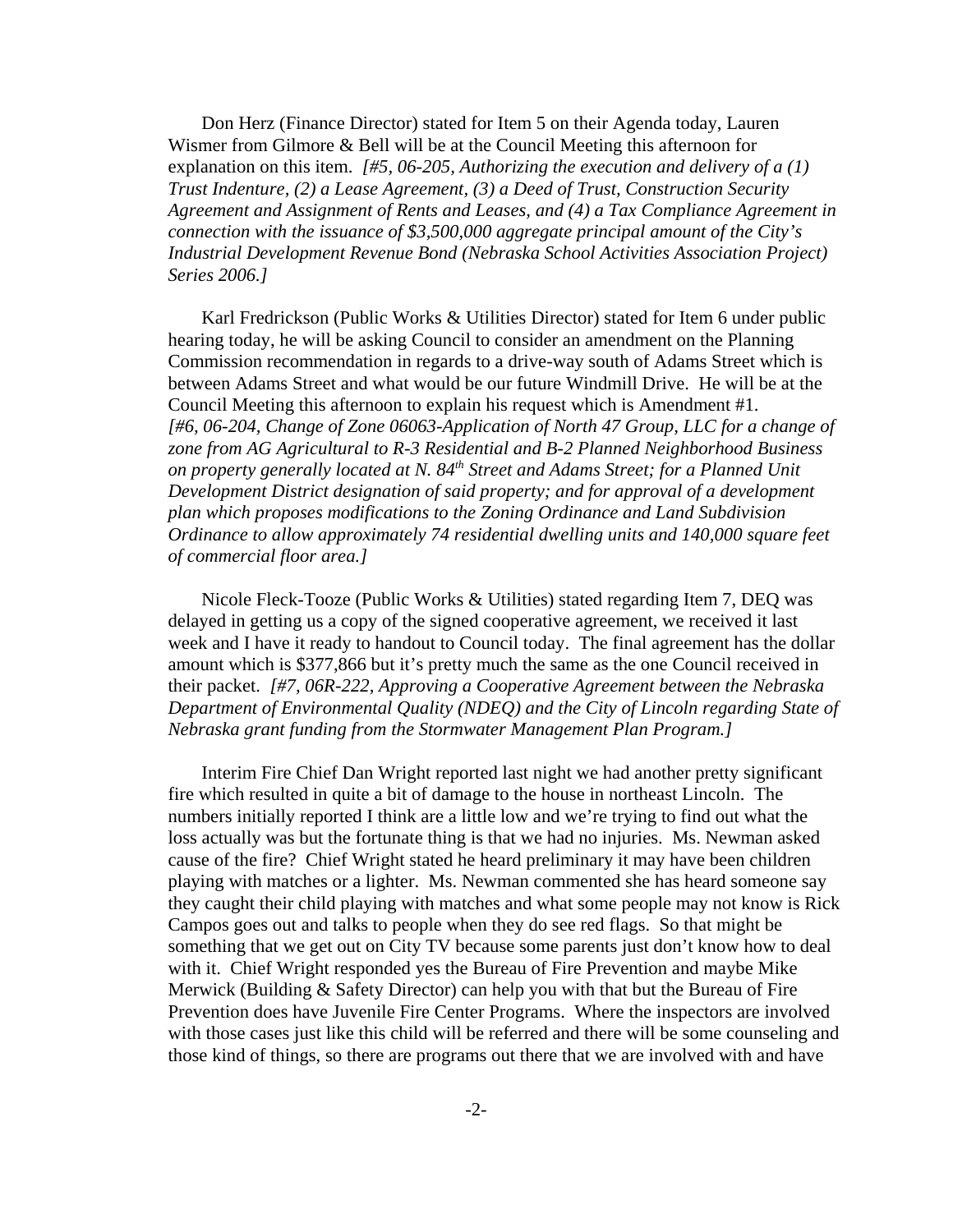been for years. Mike Merwick stated if anybody has a need for it all they need to do is contact the Bureau of Fire Prevention and there is no cost. All the inspectors at different times counsel youth and juvenile fires, it does work, it takes a little time and it does involve parent as well as the youth. They usually come down to the Bureau of Fire Prevention for the counseling, so if anybody knows of someone it's not a bad thing to do to prevent a fire from perhaps like what happened last night from happening again.

- \*1. NEWS RELEASE RE: Mayor Presents Award of Excellence for October to Alicia "Ali" Hettenbaugh. - NO COMMENTS
- \*2. NEWS ADVISORY RE: News conference with Mayor Seng on 11/16/06 at 9:00 a.m. regarding the homeless population in Lincoln. - NO COMMENTS
- \*3. NEWS RELEASE RE: Mayor releases new homeless count. NO COMMENTS
- \*4. NEWS RELEASE RE: City announced snow plowing plan. NO COMMENTS
- \*\*5. NEWS ADVISORY RE: News conference with Mayor Seng and Representatives of Star City Holiday Festival, December 2, 2006 at the float factory in Waverly. - NO COMMENTS
- \*\*6. NEWS RELEASE RE: Mayor Announces Plans for Star City Holiday Festival. NO COMMENTS
- \*\*7. WASHINGTON REPORT, November 17, 2006. NO COMMENTS
	- 8. NEWS ADVISORY RE: Mayor Seng's Schedule for Week of November 25 through December 1, 2006 (Delivered to Council Members on 11/22/06). - NO COMMENTS
	- 9. NEWS RELEASE RE: Mayor Seng's Thanksgiving Message (Delivered to Council Members on 11/22/06). - NO COMMENTS
- 10. Civil Rights and A.D.A. Pedestrian Facilities Training Workshop Tuesday, December 12, 2006. - NO COMMENTS
- 11. NEWS RELEASE RE: Countdown Crosswalk Signals Installed Downtown. NO COMMENTS
- 12. NEWS RELEASE RE: Separation of Grass and Leaves Ends December 1<sup>st</sup>. NO **COMMENTS**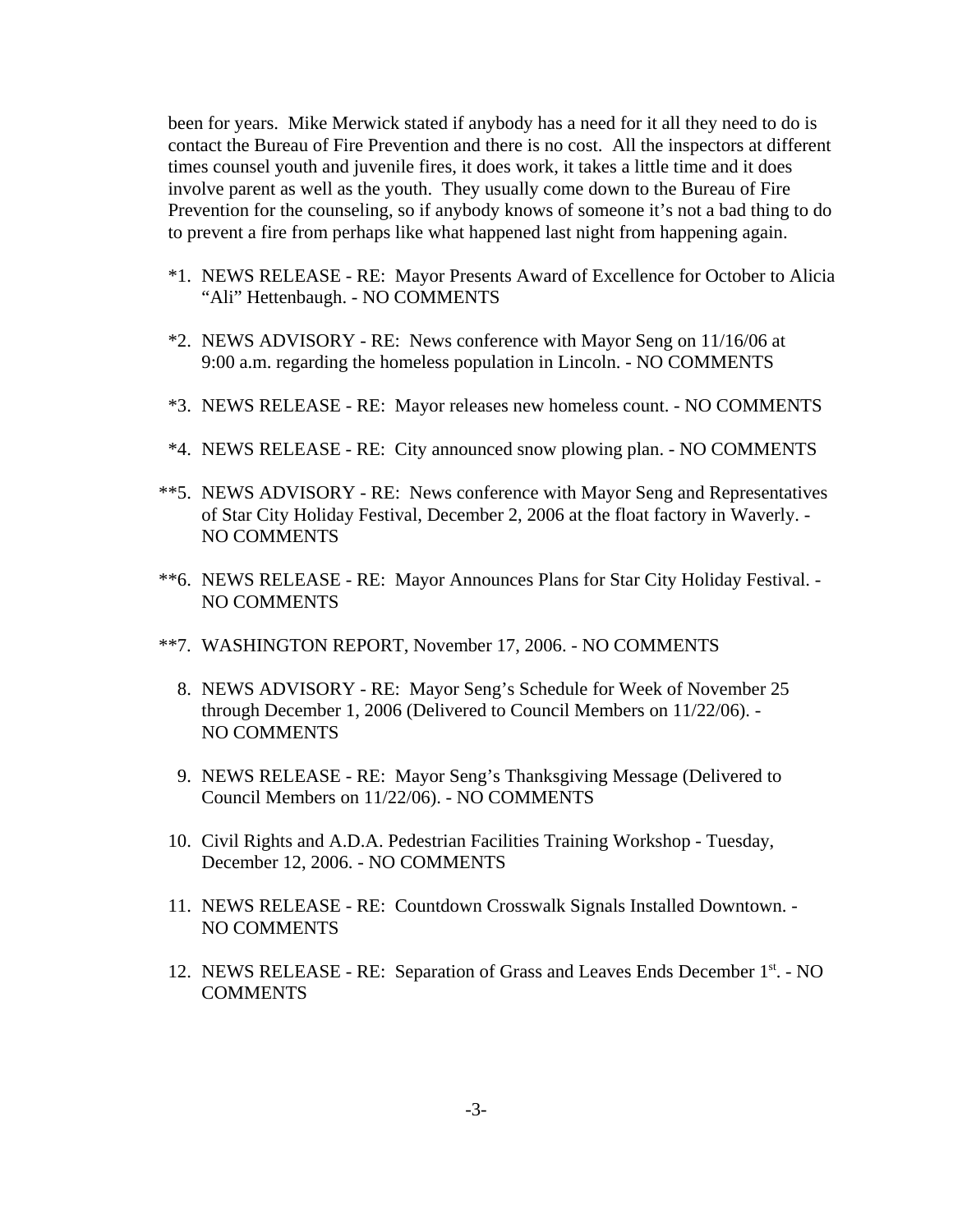### **II. DIRECTORS**

### **COMMUNITY HEALTH ENDOWMENT OF LINCOLN**

1. Community Health Endowment Applicant Workshop. - NO COMMENTS

### **FINANCE DEPARTMENT**

- \*\*1. Memo from Steve Hubka, Budget Officer, with attachments of: NO **COMMENTS** 
	- (a) Actual Compared to Projected Sales Tax Collections;
	- (b) Gross Sales Tax Collections (With Refunds Added Back In);
	- (c) Sales Tax Refunds; and
	- (d) Net Sales Tax Collections.
	- 2. Investment Report for the year ending August 31, 2006. NO COMMENTS

### **PLANNING COMMISSION**

 1. Four Annexation Maps, Ordinance #18839, 18806, 18810, & 18812. — NO **COMMENTS** 

#### **PLANNING COMMISSION FINAL ACTION** .....

- 1. Comprehensive Plan Conformance #06016 Permanent Conservation Easement JAVA - North 15<sup>th</sup> & Rudolph Streets - Resolution No. PC-01028. — NO **COMMENTS**
- 2. Special Permit #531F, Amendment to the Salt Valley View Community Unit Plan-Warlick Boulevard & Creekside Trail - Resolution No. PC-01027. — NO **COMMENTS**

#### **POLICE DEPARTMENT**

 1. Email from Investigator Russ Fosler, Lincoln Police Department - RE: Coyote Willy's drink specials. — NO COMMENTS

### **PUBLIC WORKS & UTILITIES**

 1. ADVISORY - RE: Harris Overpass Project - State Project BR-5266(1); CN12572 City Project #70181. — NO COMMENTS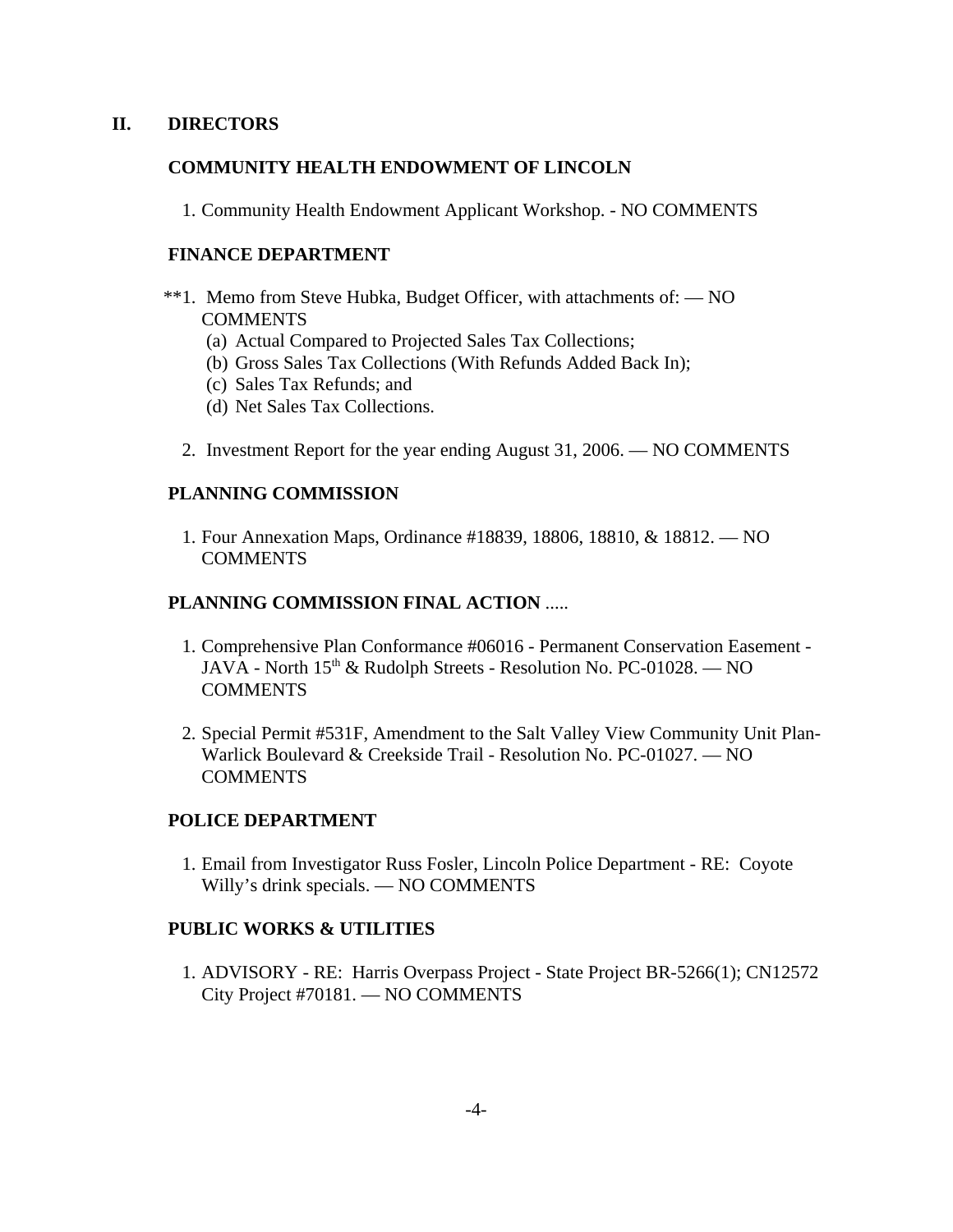#### **WOMEN'S COMMISSION**

\*1. NEWS RELEASE - RE: Study Shows Women Under-Represented on Local Boards. — NO COMMENTS

#### **III. CITY CLERK**

City Clerk Joan Ross stated there is a correction on Item 13 which is setting a hearing date for South Street Liquor. On their application they showed a Class C liquor license but their attorney faxed to us that was an error and they meant to apply for a Class D liquor license. So, when it comes before Council it will be showing as a Class D liquor license, I will mention this when we get to the Consent Agenda portion. But, the Resolution has been corrected, the ad was caught as well and it will be corrected on the Action Sheet as well. *[#13, Setting the Hearing Date of Monday, December 18, 2006 at 1:30 p.m. for the Application of BNW Corp. dba South Street Liquor for a Class C liquor license located at 1000 South Street.]* 

#### **IV. COUNCIL REQUESTS/CORRESPONDENCE -**

#### **JON CAMP -**

Mr. Camp stated he would like to speak with Police Chief Casady after the Directors' Meeting today.

#### **JONATHAN COOK -**

Mr. Cook handed out amendments for the Sign Ordinance, Substitute #2 which has a number of changes on it and I think is a good compromise ordinance so take a look at it. Amendment #3 to the Substitute which would allow the Anderson Ford sign to stay for ten (10) years and be treated basically as a nonconforming sign during that time; and Motion-To-Amend #4 proposed by Rick Peo from the Law Department. Mr. Peo thought it would help clarify because I've had discussions with Rick (Peo) and I think people from the sign industry had as well. There were some concerns about side effects from this ordinance or even the Anderson Ford amendment this clarifies that if you have an existing sign and it was legal before it will remain legal as a nonconforming sign it can stay.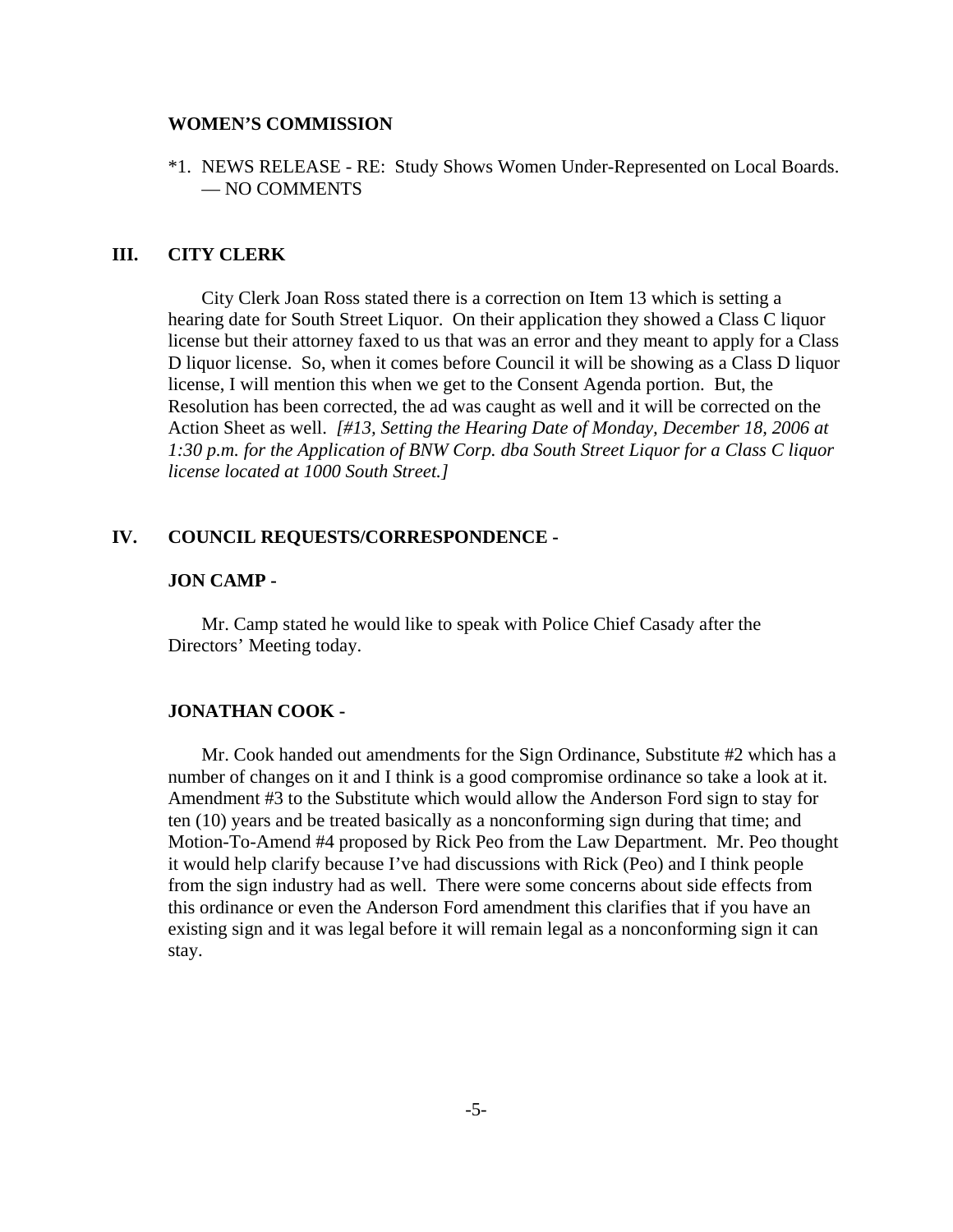Mr. Cook commented question on the other amendment, we have a Substitute #1 which was given to us before and at the end of that substitute it says prepared on behalf of Nebraska Sign of LIBA. I wanted to ask staff about that because normally amendments would only be prepared by Council members or staff. Is there a Council member who was saying they wanted to move that, I'm just wondering why their wording that it was prepared on behalf of LIBA and when did we start doing that. Marvin Krout (Planning Director) responded it was prepared on behalf of an amendment, Council member Svoboda asked for about four changes and those four changes represented the changes that LIBA had asked for and Council members had asked for in their testimony. Mr. Cook commented so actually it should have said prepared for Ken Svoboda. Mr. Krout responded that's correct.

#### **ROBIN ESCHLIMAN - NO COMMENTS**

#### **DAN MARVIN -**

Mr. Marvin stated in conversations with Terry Bundy (LES) on Friday and I think that there's been discussions about how to deal with \$25,000 and Terry (Bundy) might of talked to the Mayor's Office about it. Terry (Bundy) told me that they would continue to fund that amount (inaudible), he will talk to the board and we will keep working on it. I wanted to mention that and see if Council members want to continue to pursue an amendment to increase funding for the \$25,000 or (inaudible). Mr. Marvin stated Mayor do you want to comment on it. Mayor Seng commented I would encourage \$25,000 to get put back in there but however it happens is fine. Mr. Marvin commented if anybody has any questions about the mechanics of how it would be done let me know. I have also talked to Terry (Bundy) about Council being invited to a meeting perhaps in February where we can discuss some of the issues that were brought up regarding LAP and the LAC advertising budgets. We can meet directly with the LES Board and bring those issues up at that time.

#### **ANNETTE McROY - NO COMMENTS**

#### **KEN SVOBODA - NO COMMENTS**

#### **PATTE NEWMAN - NO COMMENTS**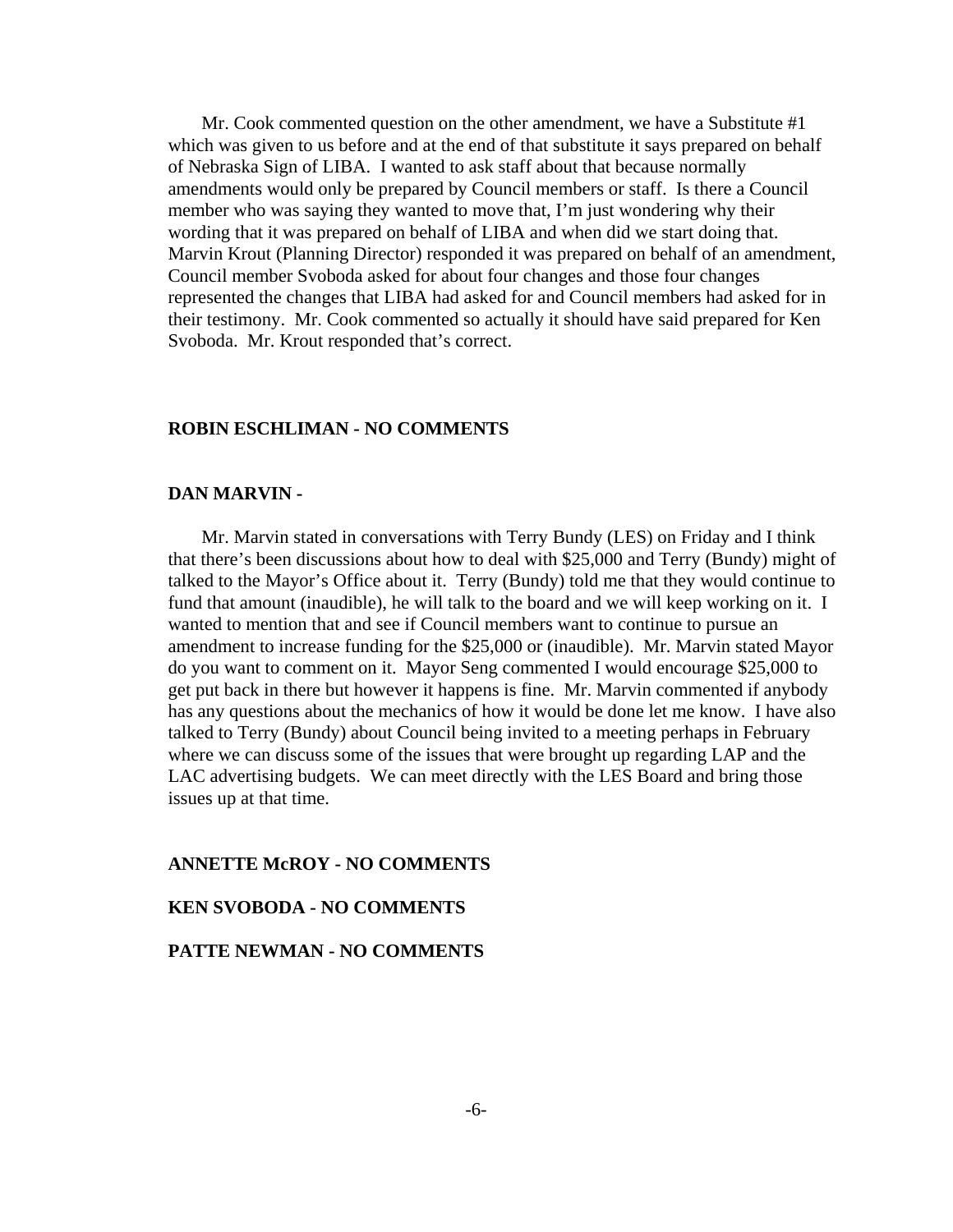### **V. MISCELLANEOUS**

- \*1. Email from John Henry (Jack) Zohner, John Henrys RE: Monitoring new street projects, timeliness, and quality of roads. — NO COMMENTS
- \*2. Letter from Daniel E. Klaus, Rembolt/Ludtke RE: License application for The Pit Crew (Letter delivered to Council Members on 11/13/06). — NO COMMENTS
- \*3. Reply from the Planning Department to Darrell & Betty Ihde RE: Bill #06-200, Change of Zone No. 06066 - Opposition to down zoning - 401 South  $27<sup>th</sup>$  Street. — NO COMMENTS
- \*4. Letter from Joan Wagner Rosenberg RE: Juveniles ticketed and consequential time through the court system. — NO COMMENTS
- \*5. Letter with newspaper copy from Peter W. Katt, Pierson Fitchett Law Firm RE: Highway Allocation Bond Projects. — NO COMMENTS
- \*6. Email from Don Nordell, Aquila Operations Manager RE: Aquila rate application. — NO COMMENTS
- \*7. Letter from Michael James RE: Wood Park down zoning**.** NO COMMENTS

## **MISCELLANEOUS RECEIVED WEEK OF 11/27/06**

- \*\*1. Email letter from Lyle L. Schmidt RE: Proposals for  $48<sup>th</sup>$  & "O" Street. NO **COMMENTS**
- \*\*2. Email from Joel Ludwig RE: Mining Permit #06066. NO COMMENTS
- \*\*3. Email from Bob Norris to Marvin Krout, Planning RE: Language of proposed options to sign ordinance changes. — NO COMMENTS
- \*\*4. Email from David Oenbring RE: Digital billboards. NO COMMENTS
- \*\*5. Letter from Kim Sturzenegger RE: Opposed to variance in proposed digital billboard ordinance allowing digital signs downtown but not city wide (Letter delivered to Council Members on 11/22/06). — NO COMMENTS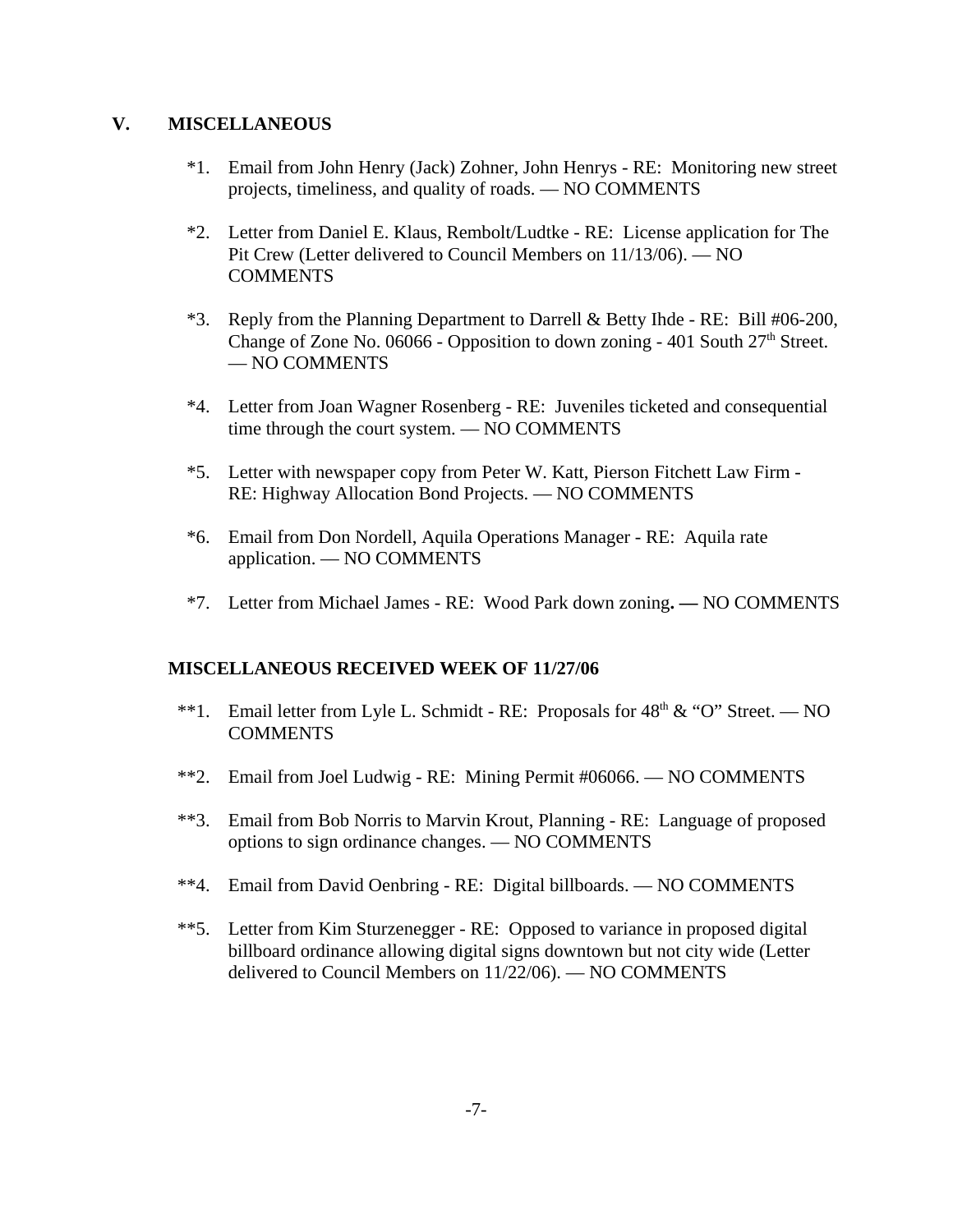### **MISCELLANEOUS RECEIVED WEEK OF 12/04/06**

- 1. Email from Willa Grange RE: Anderson Ford Company's sign. NO **COMMENTS**
- 2. Letter from B&R Stores, Inc. RE: Thanks to the design and construction team who upgraded the  $48<sup>th</sup>$  & "O" Street intersection. — NO COMMENTS
- 3. Correspondence from Lincoln Electric System RE: Comparison of advertising and public information expenses of Nebraska Public Power District (NPPD) and Omaha Public Power District (OPPD). — NO COMMENTS
- 4. Email from David Lillico RE: Green Beret Parachute Team Parachute Demo's. — NO COMMENTS

# **(AD D E N D U M - DECEMBER 4th)**

## **I. MAYOR -**

- 1. NEWS ADVISORY RE: Mayor Seng's Public Schedule Week of December 2 through 8, 2006-Schedule subject to change. - NO COMMENTS
- 2. NEWS RELEASE RE: Public Invited To See Proposed Design of Harris Overpass. **-** NO COMMENTS

### **II. CITY CLERK - NONE**

### **III. CORRESPONDENCE**

### **A. COUNCIL REQUESTS/CORRESPONDENCE -**

### **JON CAMP**

- 1. Article RE: Los Angeles Fire Chief Quits Over Scandal. NO COMMENTS
- 2. Article from the New York Times RE: Fire Chief Steps Down in Los Angeles in Bias Case. - NO COMMENTS